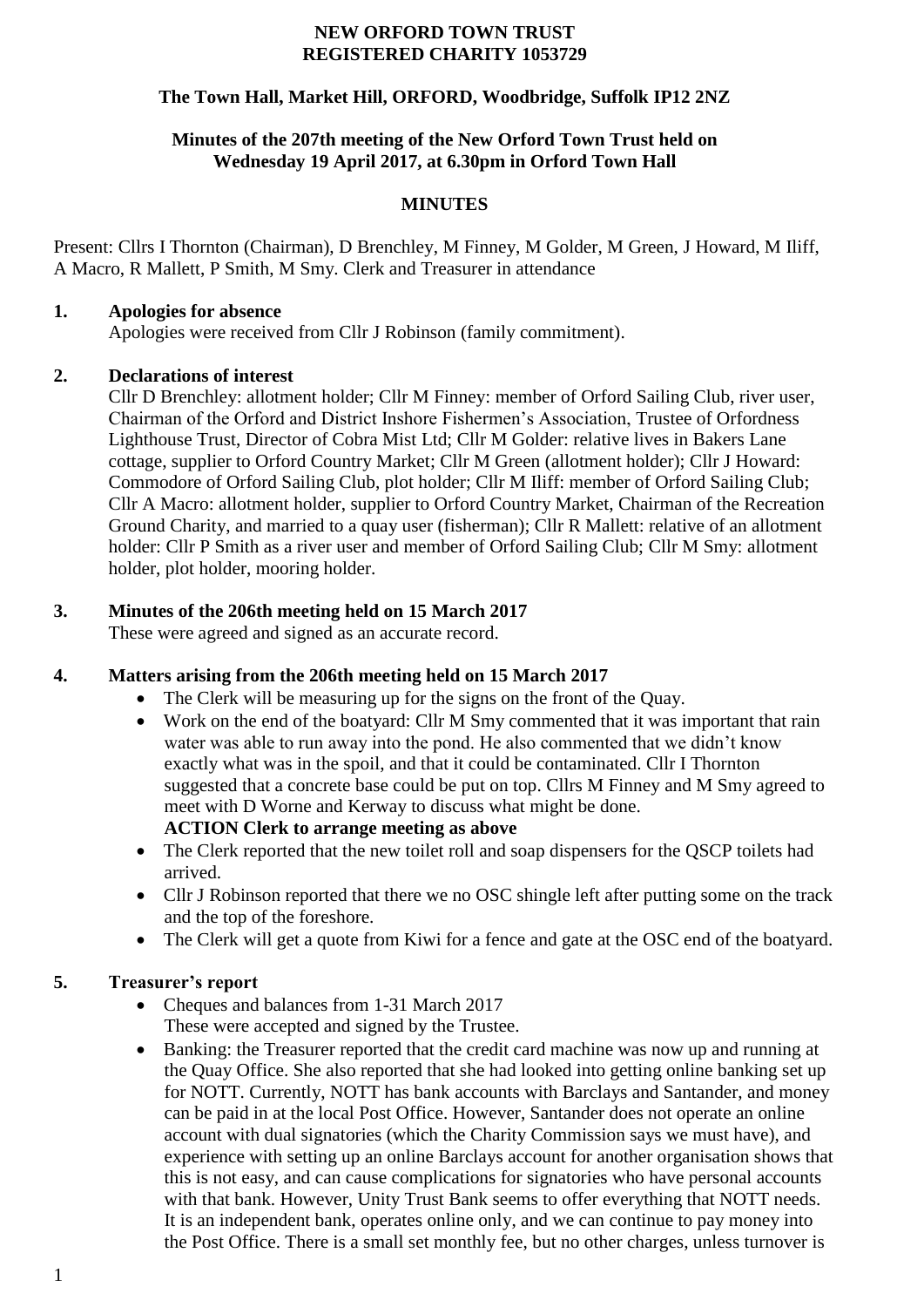more than £100,000, and the Treasurer can ensure that we do not go over this amount. After discussion the following was proposed by Cllr I Thornton: that from after the NOTT AGM in May, a new account should be set up with Unity Trust Bank, and that £20,000 should be transferred to that account immediately; that NOTT should retain its accounts with Barclays and Santander. This was seconded by Cllr M Finney and agreed unanimously.

## **6. Committee reports**

Minutes of an **Estates/Highways** meeting held on 23 March 2017

The Clerk reported that letters had gone out to 2 allotment holders re weeds. Cllr J Howard reported that he had met with someone in the village about holding *pétanque* matches on the Quay Street car park. The matches would be held in the early evening, and the area would be marked out with thick rope. It was suggested that it should be ascertained that they have public liability insurance in place, and that the metal balls would not damage the car park surface.

No **Riverside** meeting this month

### **7. General Trust business**

- Stony Ditch: To date, no reply has been received from Iain Mills (Crown Estates) re Stony Ditch.
- Any new information re MCZs: Cllr M Smy reported that he had looked at a document relating to an MCZ at Beachy Head, where restrictions were put in place, seemingly without consultation. It was commented that Natural England only put forward factual information and that IFCA decides and enforces any restriction measures. The Clerk reported that at the January NOTT meeting when Natural England and IFCA had attended, Luke Godwin had said that there would be engagement with local stakeholders before any restrictions were put in place. It was pointed out that NOTT was in an unusual position, as private owners of an area of riverbed. Cllr M Smy has been trying to gauge local opinion on the proposed MCZ, and has urged people to write to Therese Coffey with their opinions. It was reported that one wildlife organisation has sent out a flyer urging people to support the proposal. After further discussion, it was agreed that the Clerk should contact Natural England to ask how the election might affect the timetable for designation. The Chairmen commented that we must make people aware of the facts.
- Proposed plans from Rindy Frost: none available at this time

### **8. Correspondence**

- Request from Orford Museum to reproduce documents in forthcoming publication: this was agreed by the Trustee.
- Email from Screen Suffolk re registering of NOTT assets: the Clerk reported that Screen Suffolk had sent through some information about registering areas under NOTT ownership as private film locations. After some discussion the Trustee agreed to proceed with this, under the 'Gold' service level agreement (where Screen Suffolk deals with all enquiries and logistical arrangements, and collects fees). The Trustee wished to register the Town Hall, Quay, riverside area, Quay Street car park and Quay Meadow. **ACTION Clerk to action as above**
- Re Deed of assignment re oil spill: the Clerk has had notification that the Deed of Assignment will come shortly. This would enable payment of invoices relating to the oil spill, and loss of income to NOTT, and enable the insurers to pursue the driver to recoup this money. It was agreed that the Clerk should sign this Re defibrillator in Orford Town Hall: Audrey Boyle had asked if a defibrillator could be sited in the Town Hall if funds were raised to purchase it. Cllr P Smith had spoken to Ms Boyle about this. After discussion The Trustee did not feel that it could give permission for this; , and the Trustee also felt that having a defibrillator which could be easily accessed by anyone in the hall had the potential to cause serious problems through possible misuse or abuse. However, the Trustee would be happy for Ms Boyle to bring a defibrillator for her own use during